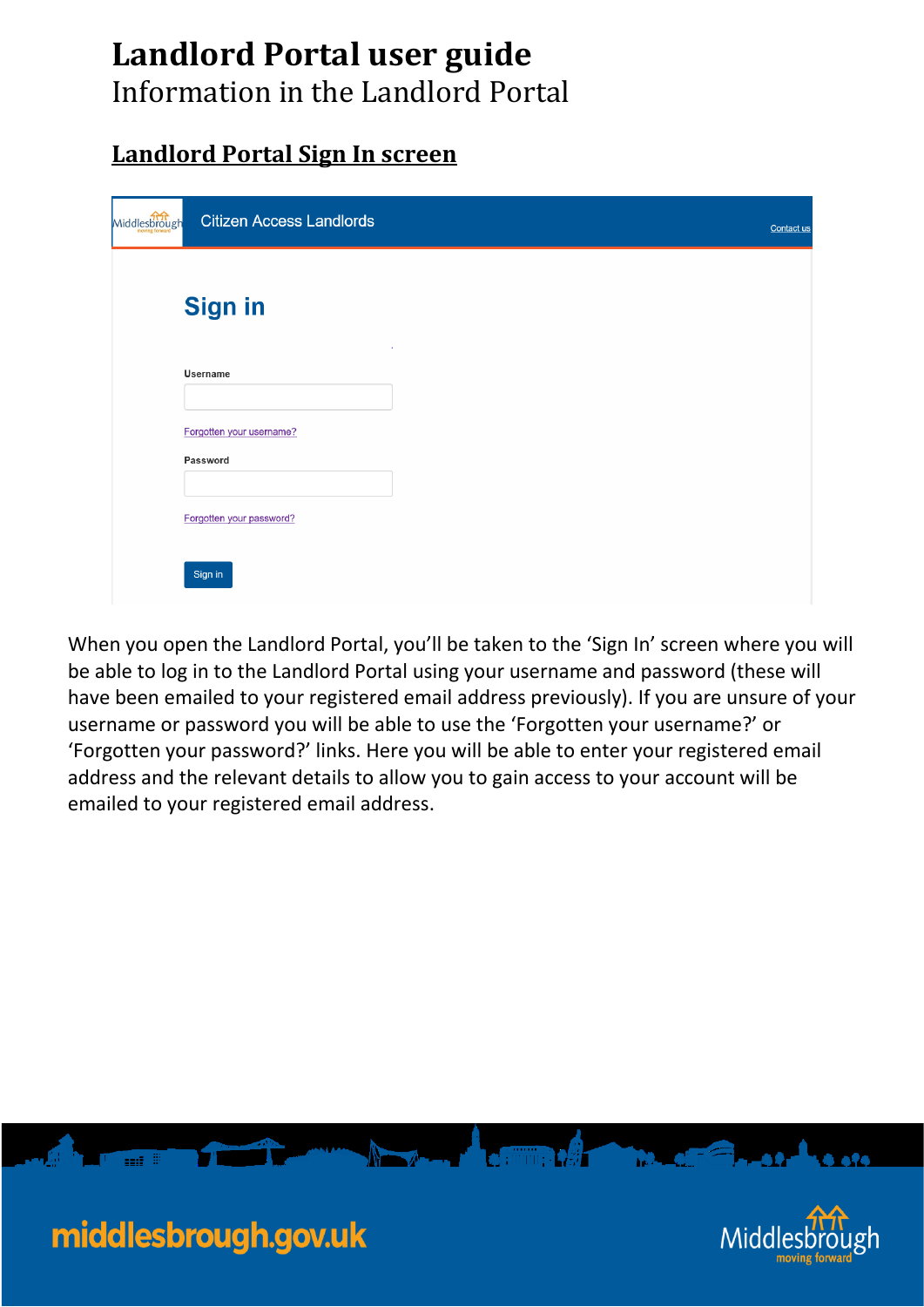### **Home screen**

| Middlesbrough | <b>Citizen Access Landlords</b>                                                                                                                                                                                                                                                                                                                                                                                                                                                                                                                                                              | Contact us |
|---------------|----------------------------------------------------------------------------------------------------------------------------------------------------------------------------------------------------------------------------------------------------------------------------------------------------------------------------------------------------------------------------------------------------------------------------------------------------------------------------------------------------------------------------------------------------------------------------------------------|------------|
|               | Loa out<br><b>Maintain users</b><br>My profile<br>- Your landlord portal                                                                                                                                                                                                                                                                                                                                                                                                                                                                                                                     |            |
|               | This is a summary of your payments for housing benefit and discretionary housing payments. View<br>payments to see payments made to you, view claims for details of the claims where you are<br>receiving the payments. The next payment dates and amounts are estimates only and may change.<br>You may have a landlord account or many accounts to which the payments are associated.<br>Claim types are HB, DHP and UCDHP<br>'HB' stands for housing benefit<br>'DHP' stands for discretionary housing payment<br>'UCDHP' stands for Universal credit based discretionary housing payment |            |
|               | View payments<br><b>View claims</b>                                                                                                                                                                                                                                                                                                                                                                                                                                                                                                                                                          |            |

Once signed in, your home page will be displayed. From here you will be able to view a breakdown of payments received in respect of your tenants, view your tenants claim information and also amend your registered account details.

 $\sqrt{2\pi}$ 





الوقوع ويطلبونهن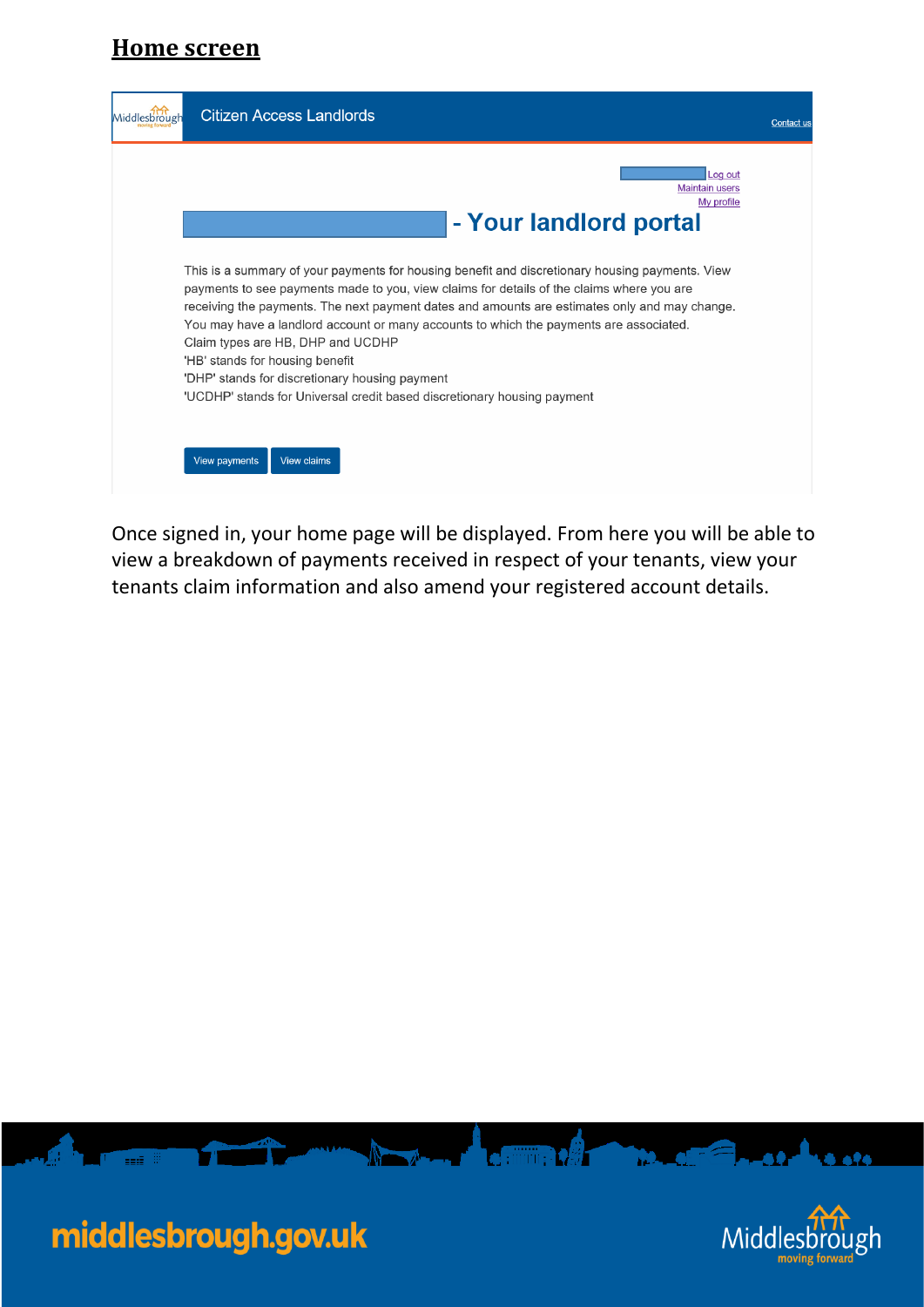## **Your payments**

Cannot view information that is older than 2 year(s)

View payments of housing benefit and discretionary housing payments (HB and DHP) made to you on behalf of your tenants. Payments of stand-alone discretionary housing payments (UCDHP) are also shown where relevant.

| Account                                                                          |                          |             | Method        | Please select             | $\overline{\mathbf{v}}$ |                     |                   |
|----------------------------------------------------------------------------------|--------------------------|-------------|---------------|---------------------------|-------------------------|---------------------|-------------------|
| <b>Payments from</b><br>01<br>09                                                 | 2019                     | 匾           | 14            | Payments to<br>11<br>2019 | 匾                       |                     |                   |
| Search                                                                           | Clear search             |             |               |                           |                         |                     |                   |
| Show latest payments                                                             |                          |             |               |                           |                         |                     |                   |
| <b>Account</b>                                                                   | Date $\downarrow \equiv$ | <b>Type</b> | <b>Amount</b> | <b>Method</b>             | Sort code               | <b>Bank account</b> | <b>Status</b>     |
|                                                                                  | 13/11/2019               | HB and DHP  |               | £584.76 Direct to bank    | 40-33-01                | ****4519            | Paid              |
|                                                                                  | 16/10/2019               | HB and DHP  |               | £584.76 Direct to bank    | 40-33-01                | ****4519            | Paid              |
|                                                                                  | 18/09/2019               | HB and DHP  |               | £592.95 Direct to bank    | 40-33-01                | ****4519            | Paid              |
| <b>Export to csv</b><br><b>Print payment results</b><br><b>Back to dashboard</b> |                          |             |               |                           |                         |                     | row(s) 1 - 3 of 3 |

If you've chosen to View Payments, you'll see this screen. Payments will be displayed as shown above. Alternatively you can search for payments for all of your tenants for a particular period by adding dates into the 'Payments From' and 'Payments To' boxes.

You can see a breakdown of the payment details by clicking on the amount figure (which is underlined in the image).

 $\bullet$  finite  $\bullet$   $\theta$   $\bullet$ 

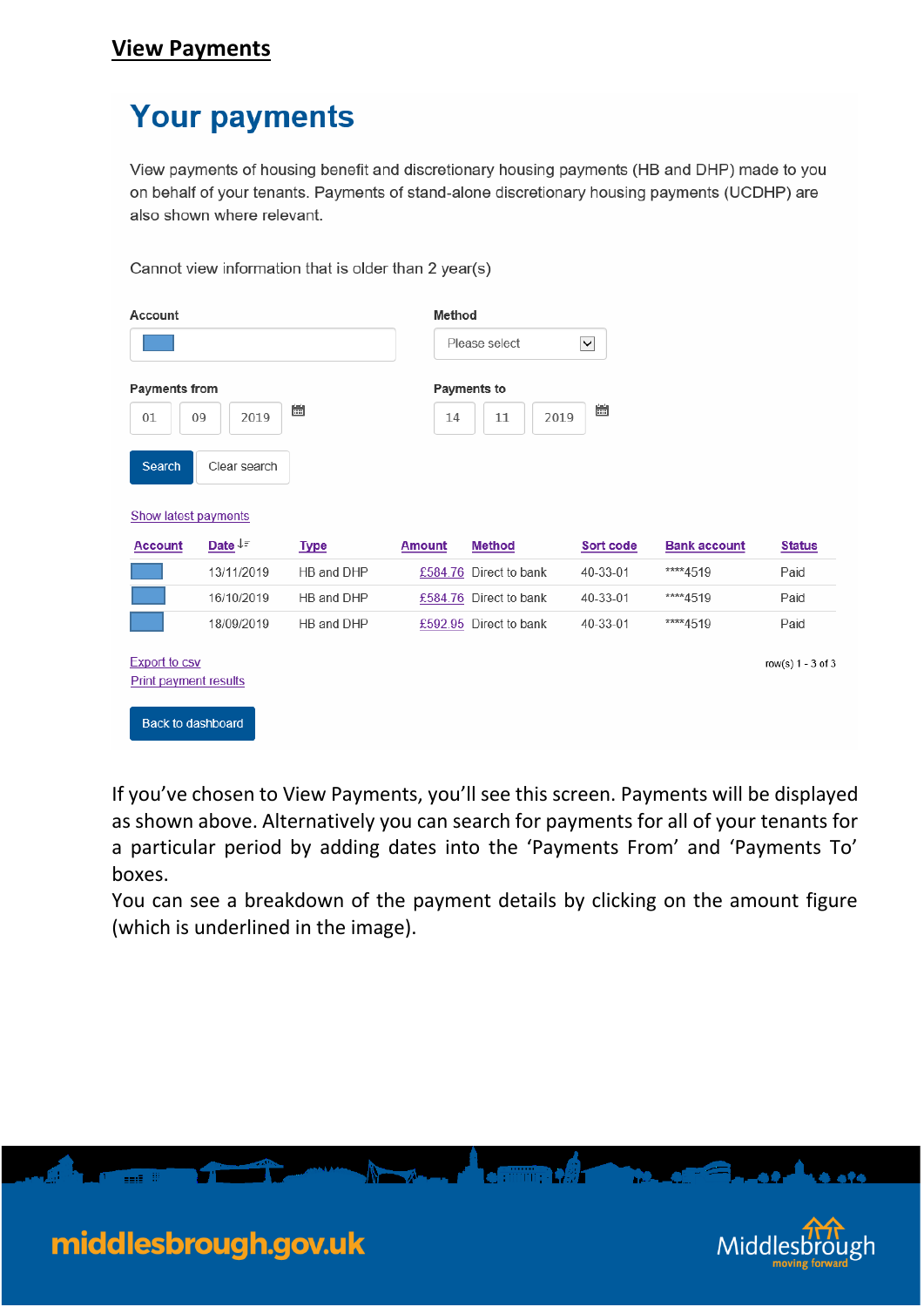## **Payment Details**

| Middlesbrough |                      | <b>Citizen Access Landlords</b>    |             |               |                            |  |                                       |                |                   | Contact us |
|---------------|----------------------|------------------------------------|-------------|---------------|----------------------------|--|---------------------------------------|----------------|-------------------|------------|
|               | <b>O</b> Previous    |                                    |             |               |                            |  |                                       |                | Log out           |            |
|               |                      | <b>Payment details for account</b> |             |               |                            |  |                                       |                |                   |            |
|               |                      | Payment date 13/11/2019            |             |               |                            |  |                                       |                |                   |            |
|               | Claim                | Name                               | Rent ref HB |               | DHP Adjustment Amount From |  | To                                    | <b>Address</b> | Postcode          |            |
|               |                      |                                    |             | £355.40 £0.00 |                            |  | £0.00 £355.40 21/10/2019 17/11/2019   | ▸              |                   |            |
|               |                      |                                    |             | £229.36 £0.00 |                            |  | £0.00 £229.36 21/10/2019 17/11/2019 ▶ |                |                   |            |
|               | <b>Export to csv</b> | <b>Print payment results</b>       |             |               |                            |  |                                       |                | row(s) 1 - 2 of 2 |            |

### **Payment breakdown**

middlesbrough.gov.uk

The payment breakdown shows all the claims which make up your total payment, and includes the following information:

- claim reference ('Claim')
- claimant's name ('Name')
- claimant's address ('Address')
- start and end dates of the payments ('From' and 'To')
- amount to be paid ('HB, DHP, UCDHP')
- any overpayment being recovered ('Adjustment')
- final total to be paid for that claimant ('Amount') this is 'HB, DHP & UCDHP' minus any 'Adjustment'

Click the 'export to csv' link and the information will display as an Excel spreadsheet. The spreadsheet gives the same information as above, however Excel gives you the option to search and sort data, and use the information for your accounts. You also have the option to print the payment results.



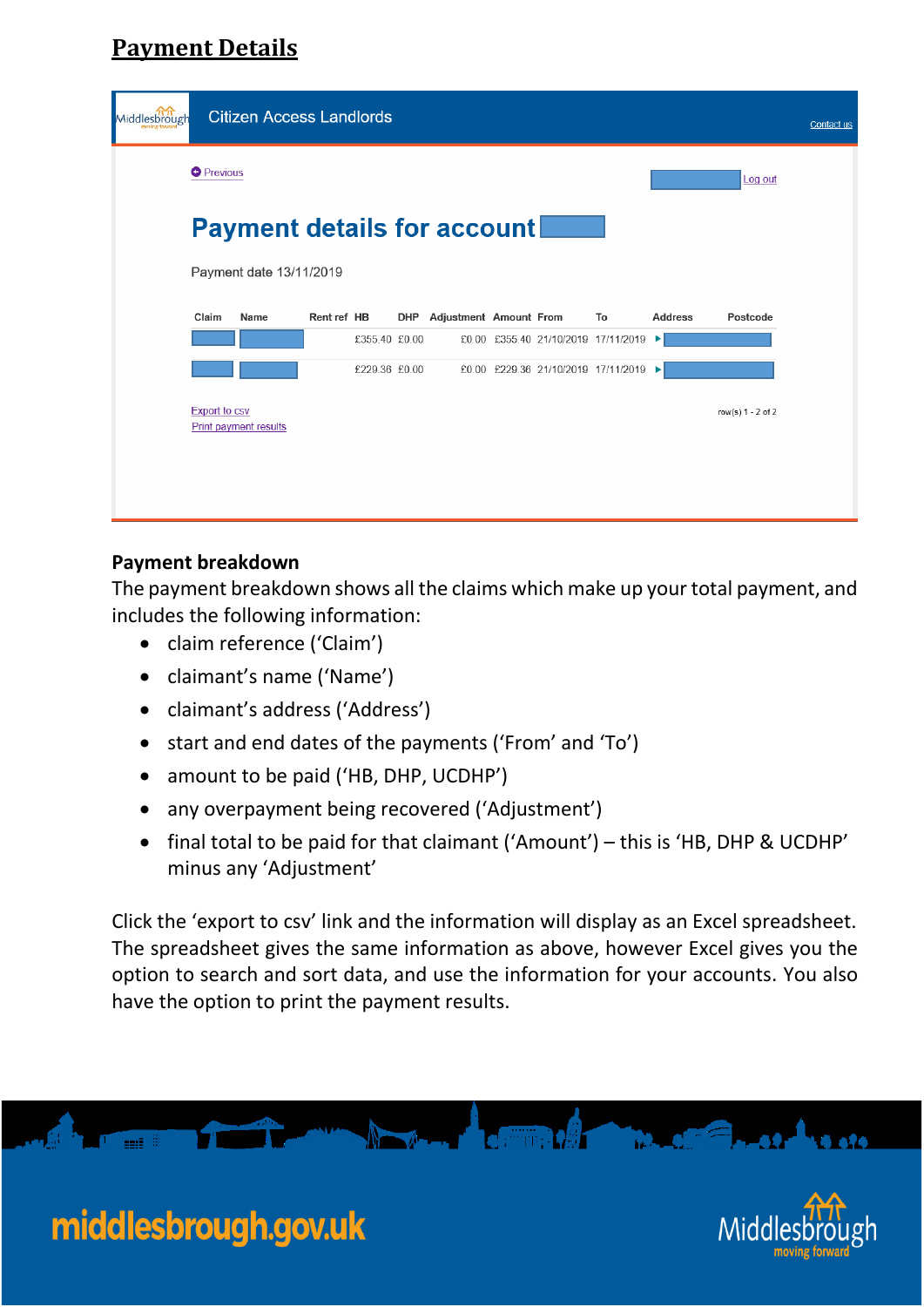## **View Claims**

## **Your claims**

Search claims to see your tenants' claim details. You will only be able to see the details of claims where you are the payee.

| Reference                                                        | Rent reference  |                            | Claim type<br>Please select v |            | <b>HB</b> status<br>Active | $\checkmark$      |
|------------------------------------------------------------------|-----------------|----------------------------|-------------------------------|------------|----------------------------|-------------------|
| <b>First name</b>                                                | Last name       |                            | Postcode                      |            |                            |                   |
| $\vee$ Current                                                   | П               | Only show suspended claims |                               |            |                            |                   |
| Unread letters created since<br>Ë<br><b>YYYY</b><br>MM<br>DD     |                 |                            |                               |            |                            |                   |
| Clear search<br>Search                                           |                 |                            |                               |            |                            |                   |
| Reference <sup>↑≞</sup><br><b>Name</b>                           | <b>Rent ref</b> | <b>Claim type</b>          | <b>Status</b>                 | Suspended? | <b>Address</b>             | <b>Postcode</b>   |
|                                                                  |                 | HB and DHP                 | Active                        | No         | ▶                          |                   |
|                                                                  |                 | HB and DHP                 | Active                        | <b>No</b>  | ▶                          |                   |
| <b>Export to CSV</b><br>Print claim results<br>Back to dashboard |                 |                            |                               |            |                            | row(s) 1 - 2 of 2 |

**View Claims** allows you to view your claims. Here it will show the status of a claimant's claim:

- **Active** means the claim is up and running
- **Registered** and **Suspended** mean the claim has been held and is awaiting further information.

You can use the dropdown menus to look for only active or registered claims, check which of your tenants' claims are currently suspended or view a specific tenants' claim by searching using their claim reference number, name or postcode.



a ata

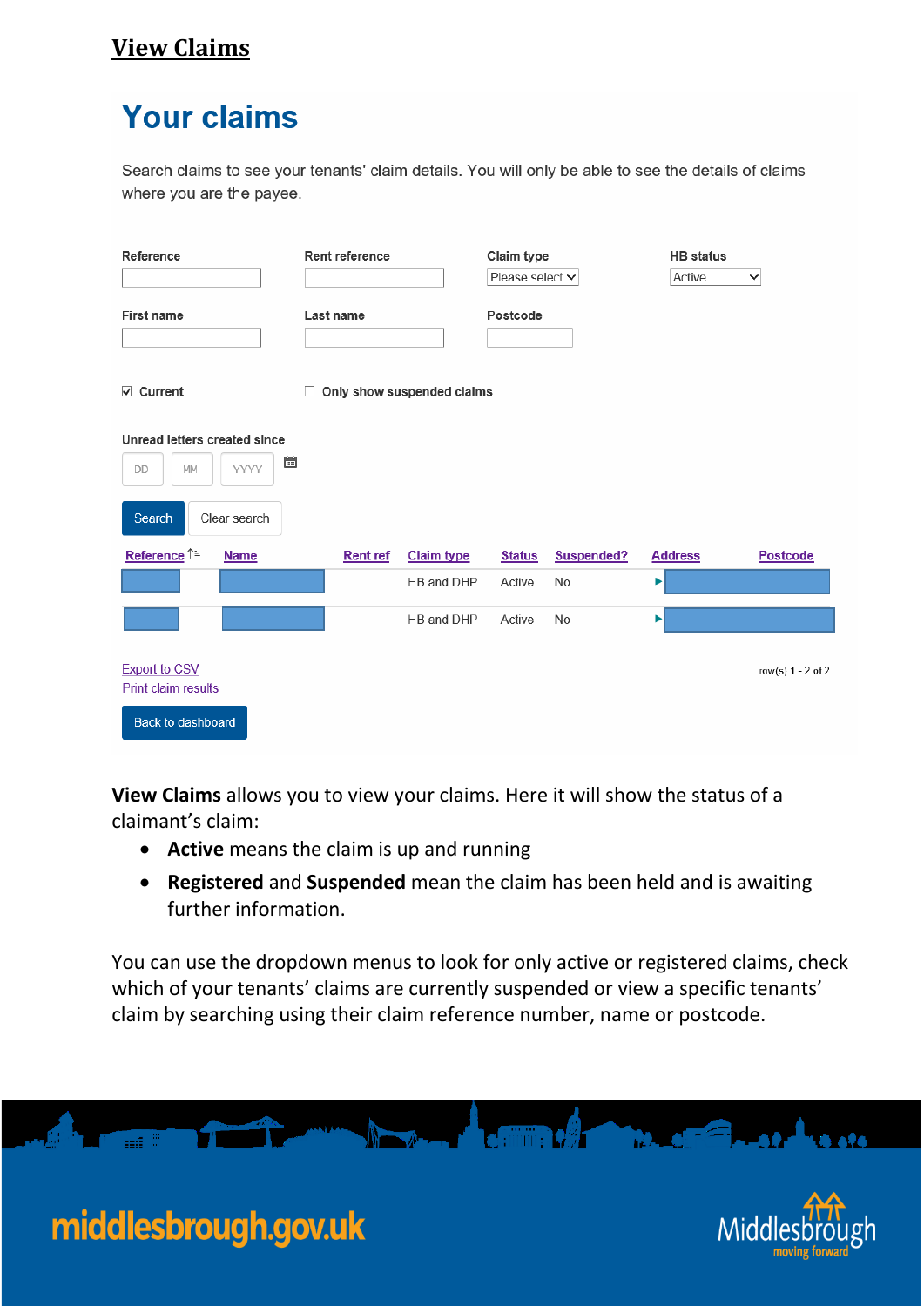### **Claim details**

The claim details breakdown above shows all the claims which are currently 'Active', and includes the following information:

- claim reference ('Reference')
- claimant's name ('Name')
- claimant's address ('Address')
- claimant's postcode ('Postcode')
- Payment type ('Claim type')
- Status of the claim ('Status')
- If the claim is suspended ('Suspended?')

By clicking on to the 'Reference' of a tenant you can also see when the next payment is due, and how much it will be.

If an overpayment is currently being recovered, you can see how much the weekly recovery rate is (see screen shot below).

| <b>O</b> Previous                           | Log out    |
|---------------------------------------------|------------|
| <b>Claim details for claim</b>              |            |
| Reference                                   |            |
| Name                                        |            |
| Rent ref                                    |            |
| Claim type                                  | HB and DHP |
| <b>Status</b>                               | Active     |
| <b>Address</b>                              |            |
| Housing benefit weekly amount               | £88.85     |
| Discretionary housing payment weekly amount | £0.00      |
| Property ref                                |            |
| Next payment amount                         | £0.00      |
| Next payment date                           | 16/12/2019 |
| Overpayment outstanding                     | £0.00      |
|                                             |            |

**View entitlements** 

**View payments View letters** 

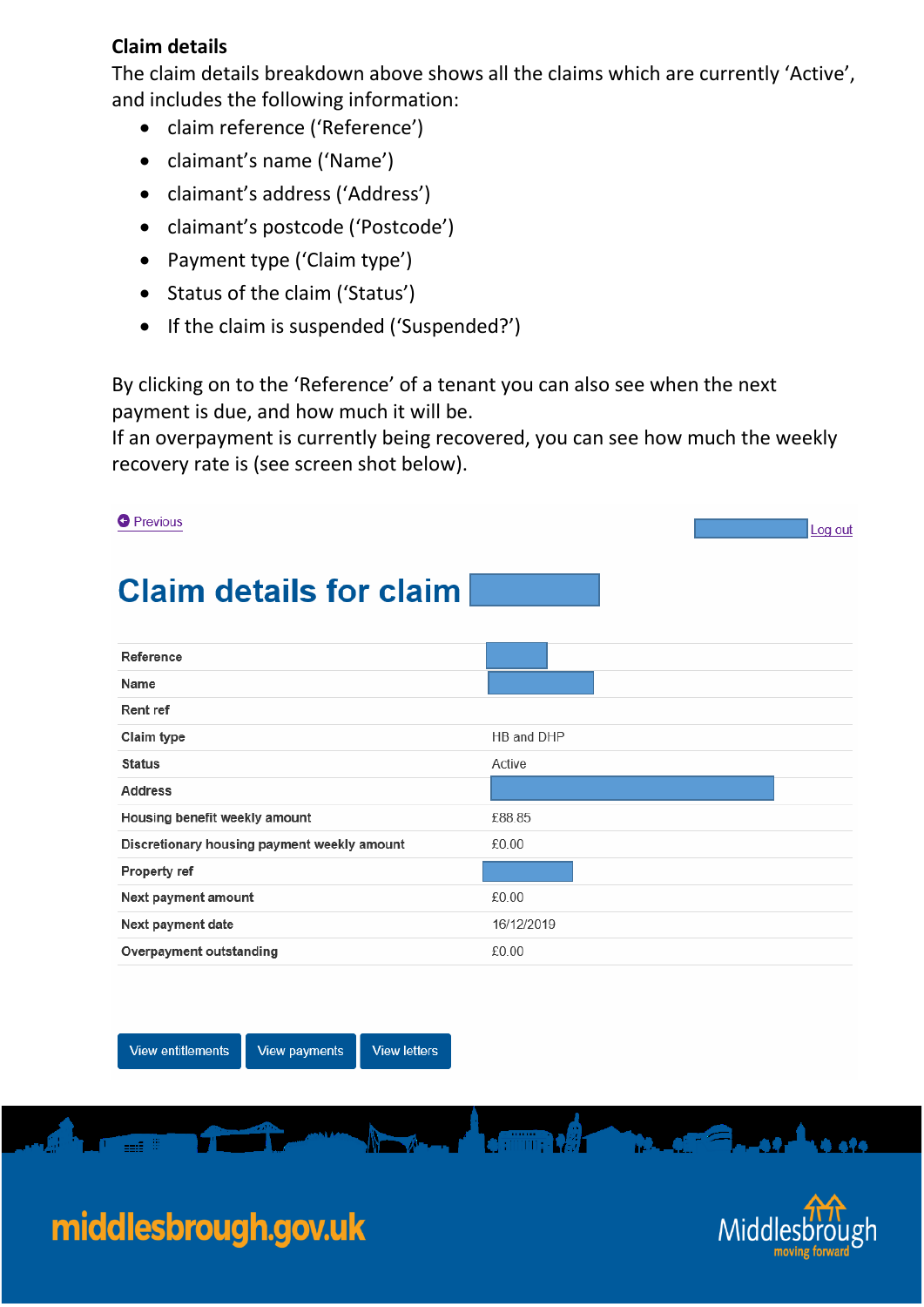You will then have an option to see all of the payments you have received for this specific tenant or what their current housing benefit entitlement is by clicking 'View payments' or 'View entitlements'. View payments will display all payments received for the last 2 years. There is also an option to export this information on to a spreadsheet to keep for your records or you can print the payment results if required.

|                                 |                     |            | <b>Claim payments for claim</b>                      |                     |                  |            |          |                |                |
|---------------------------------|---------------------|------------|------------------------------------------------------|---------------------|------------------|------------|----------|----------------|----------------|
| Account                         |                     |            |                                                      |                     |                  |            |          |                |                |
|                                 |                     |            | Cannot view information that is older than 2 year(s) |                     |                  |            |          |                |                |
| From date<br>DD<br>МM<br>Search | YYYY                | 圌          |                                                      | To date<br>DD<br>MM | YYYY             | 匾          |          |                |                |
| Date $\downarrow \equiv$        | HB                  | <b>DHP</b> | <b>Adjustments</b>                                   | <b>Amount</b>       | <b>From date</b> | To date    | Rent ref | <b>Method</b>  | <b>Address</b> |
| 13/11/2019                      | £355.40             |            | £0.00 £0.00                                          | £355.40             | 21/10/2019       | 17/11/2019 |          | Direct to bank | ▶              |
| 16/10/2019                      | £355.40 £0.00 £0.00 |            |                                                      | £355.40             | 23/09/2019       | 20/10/2019 |          | Direct to bank | ▶              |
| 18/09/2019 £355.40 £0.00 £0.00  |                     |            |                                                      | £355.40             | 26/08/2019       | 22/09/2019 |          | Direct to bank |                |
| 21/08/2019 £355.40 £0.00 £0.00  |                     |            |                                                      | £355.40             | 29/07/2019       | 25/08/2019 |          | Direct to bank | ▶              |
| 24/07/2019 £355.40 £0.00 £0.00  |                     |            |                                                      | £355.40             | 01/07/2019       | 28/07/2019 |          | Direct to bank | ▶              |
| 26/06/2019                      | £355.40 £0.00 £0.00 |            |                                                      | £355.40             | 03/06/2019       | 30/06/2019 |          | Direct to bank | ▶              |
| 29/05/2019 £355.40 £0.00 £0.00  |                     |            |                                                      | £355.40             | 06/05/2019       | 02/06/2019 |          | Direct to bank | ▶              |
| 01/05/2019 £355.40 £0.00 £0.00  |                     |            |                                                      | £355.40             | 08/04/2019       | 05/05/2019 |          | Direct to bank | ▶              |

 $\sqrt{2}$  . The same  $\sqrt{2}$ 

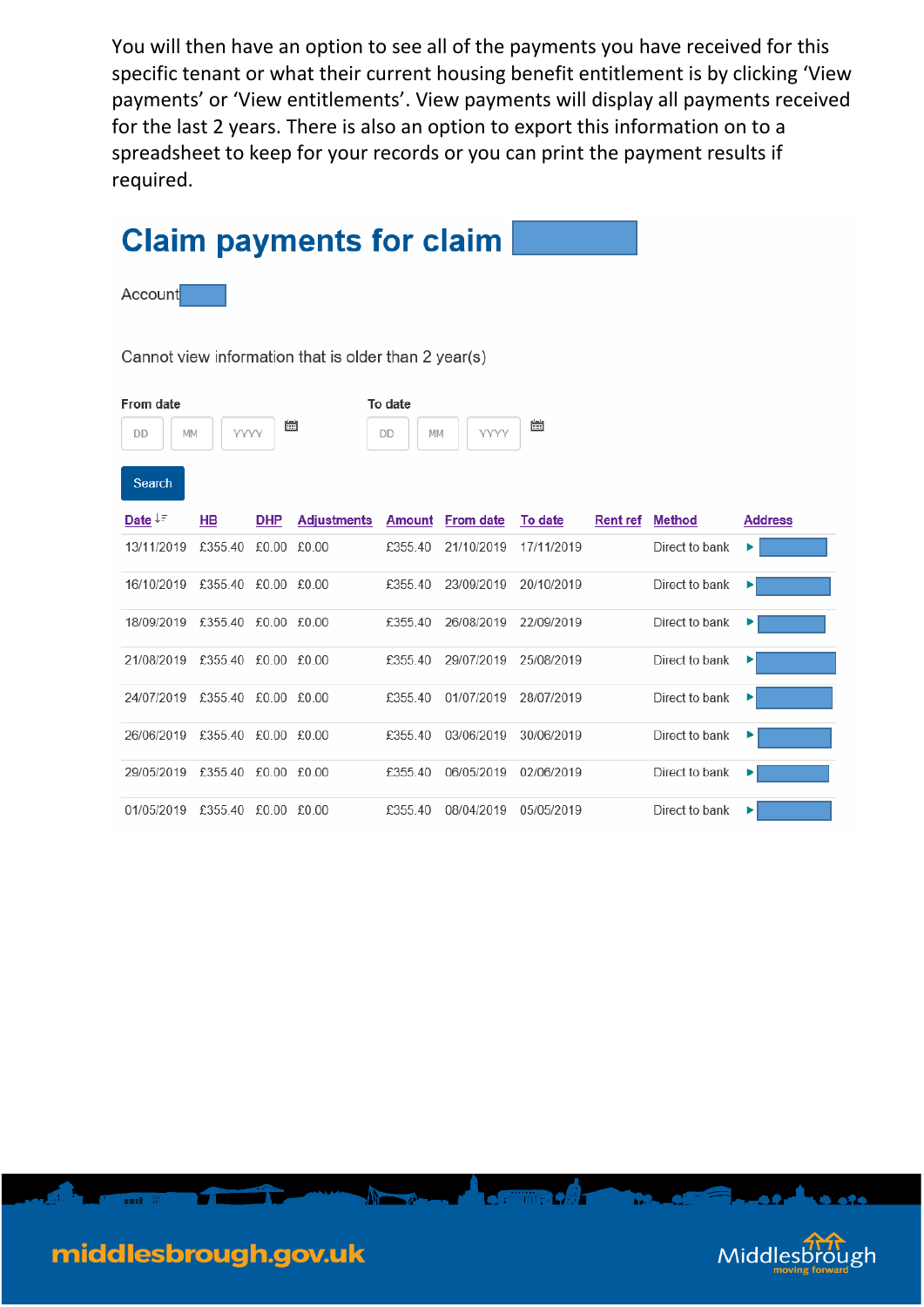View entitlements will display all recent weekly claim entitlement so you can see how much a tenant is receiving each week. This screen is particular useful when a tenant has had a change of circumstances and their entitlement has reduced/increased.

| Account<br>Cannot view information that is older than 2 year(s)<br>Claim type<br><b>Start date</b><br>End date<br>圖<br>Please select v<br>YYYY<br>YYYY<br>MM<br>MM<br>DD<br>DD<br>Search<br>Start date JF<br><b>End date</b><br><b>Frequency</b><br><b>Type</b><br><b>Amount</b><br>14/10/2019<br>27/09/2020<br>£88.85<br>Weekly<br><b>HB</b><br>07/10/2019<br><b>HB</b><br>13/10/2019<br>£88.85<br>Weekly<br>HB<br>30/09/2019<br>06/10/2019<br>£88.85<br>Weekly<br>HB<br>01/04/2019<br>£88.85<br>29/09/2019<br>Weekly<br>HB<br>22/10/2018<br>31/03/2019<br>£88.85<br>Weekly<br>HB<br>01/10/2018<br>21/10/2018<br>£89.43<br>Weekly<br>HB<br>01/04/2018<br>30/09/2018<br>£89.43<br>Weekly<br>HB<br>Weekly<br>25/09/2017<br>31/03/2018<br>£89.43 | <b>Entitlements for claim</b> |  |  |  |  |  |  |  |  |
|------------------------------------------------------------------------------------------------------------------------------------------------------------------------------------------------------------------------------------------------------------------------------------------------------------------------------------------------------------------------------------------------------------------------------------------------------------------------------------------------------------------------------------------------------------------------------------------------------------------------------------------------------------------------------------------------------------------------------------------------|-------------------------------|--|--|--|--|--|--|--|--|
|                                                                                                                                                                                                                                                                                                                                                                                                                                                                                                                                                                                                                                                                                                                                                |                               |  |  |  |  |  |  |  |  |
|                                                                                                                                                                                                                                                                                                                                                                                                                                                                                                                                                                                                                                                                                                                                                |                               |  |  |  |  |  |  |  |  |
|                                                                                                                                                                                                                                                                                                                                                                                                                                                                                                                                                                                                                                                                                                                                                | 圖                             |  |  |  |  |  |  |  |  |
|                                                                                                                                                                                                                                                                                                                                                                                                                                                                                                                                                                                                                                                                                                                                                |                               |  |  |  |  |  |  |  |  |
|                                                                                                                                                                                                                                                                                                                                                                                                                                                                                                                                                                                                                                                                                                                                                | <b>Calculation date</b>       |  |  |  |  |  |  |  |  |
|                                                                                                                                                                                                                                                                                                                                                                                                                                                                                                                                                                                                                                                                                                                                                | 08/11/2019                    |  |  |  |  |  |  |  |  |
|                                                                                                                                                                                                                                                                                                                                                                                                                                                                                                                                                                                                                                                                                                                                                | 08/11/2019                    |  |  |  |  |  |  |  |  |
|                                                                                                                                                                                                                                                                                                                                                                                                                                                                                                                                                                                                                                                                                                                                                | 08/11/2019                    |  |  |  |  |  |  |  |  |
|                                                                                                                                                                                                                                                                                                                                                                                                                                                                                                                                                                                                                                                                                                                                                | 02/03/2019                    |  |  |  |  |  |  |  |  |
|                                                                                                                                                                                                                                                                                                                                                                                                                                                                                                                                                                                                                                                                                                                                                | 02/03/2019                    |  |  |  |  |  |  |  |  |
|                                                                                                                                                                                                                                                                                                                                                                                                                                                                                                                                                                                                                                                                                                                                                | 02/03/2019                    |  |  |  |  |  |  |  |  |
|                                                                                                                                                                                                                                                                                                                                                                                                                                                                                                                                                                                                                                                                                                                                                | 03/03/2018                    |  |  |  |  |  |  |  |  |
|                                                                                                                                                                                                                                                                                                                                                                                                                                                                                                                                                                                                                                                                                                                                                | 03/03/2018                    |  |  |  |  |  |  |  |  |
| <b>Export to CSV</b><br><b>Print claim entitlements</b><br><b>Back to claim</b>                                                                                                                                                                                                                                                                                                                                                                                                                                                                                                                                                                                                                                                                | row(s) $1 - 8$ of $8$         |  |  |  |  |  |  |  |  |

**All Angeles Angeles Comment of the Comment of the Comment of the Comment of the Comment of the Comment of the** 



**APA** 

- 0

T.O